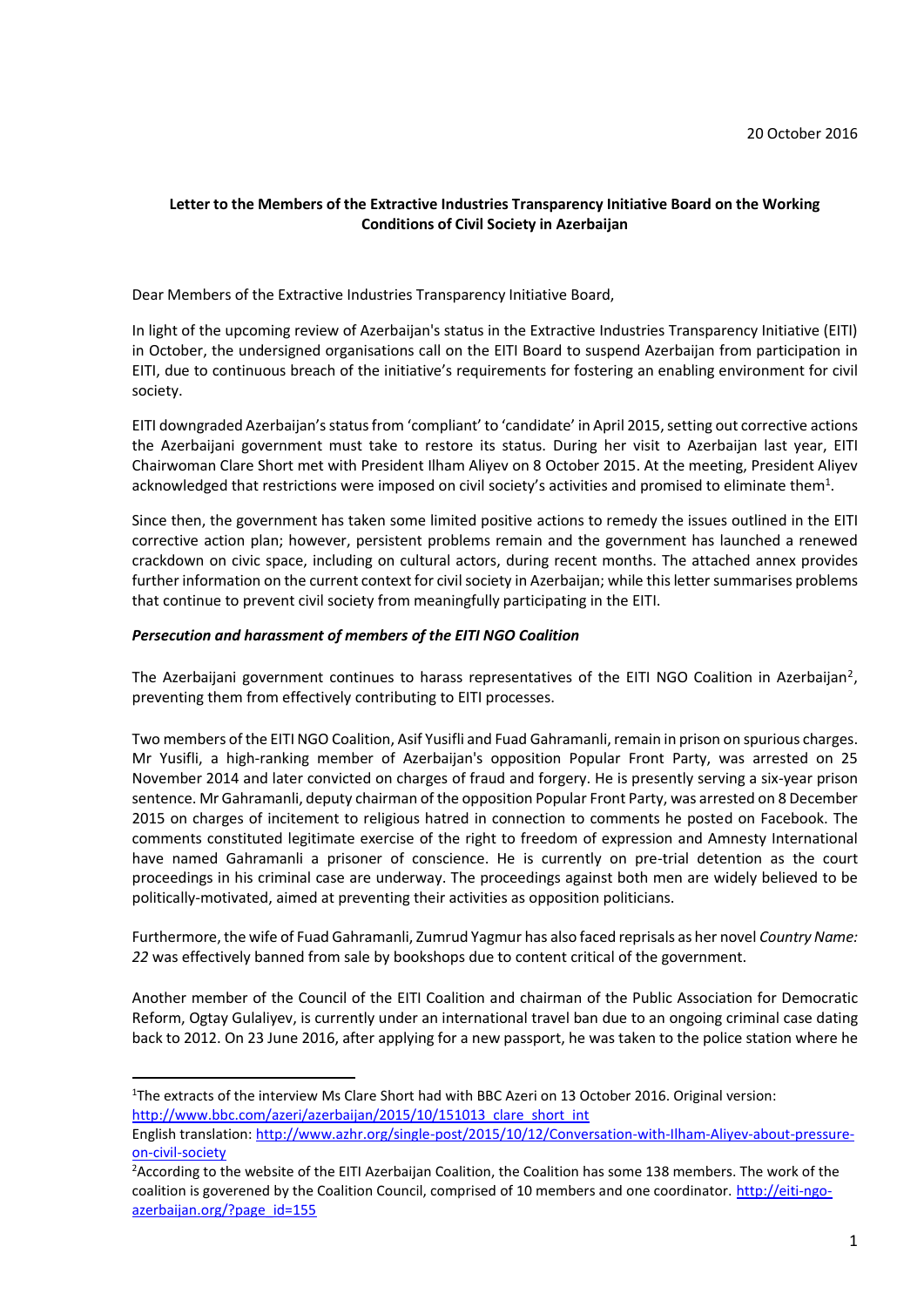was informed about the ban. Gulaliyev was originally sentenced to 12-day administrative imprisonment for minor hooliganism on 9 April 2012. However, a day before the expiration of his administrative detention, on 20 April 2012, Gulaliyev was sentenced to two-months of pre-trial detention and charged with "active disobedience to authorities' legal orders" and "incitement to mass riots and to violence against citizens". On 13 June 2012, Sabirabad Regional Court replaced Gulaliyev's pre-trial detention with police supervision and he was consequently released. However, the criminal case against him remains open.

Other members of the Coalition, Zohrab Ismayil, chairman of Public Association for Assistance to Free Economy, Elchin Abdullayev, chairman of Democratic Institution and Human Rights Public Union, and Sabuhi Gafarov, chairman of "Free Person" Human Rights Protection Society, remain outside the country, having been forced to leave Azerbaijan in 2014, to avoid imminent arrest in relation to the criminal case launched against NGOs in 2014. Several other NGO leaders, including Rasul Jafarov and Intigam Aliyev, had been jailed as part of this case.

Meanwhile, those that remain in Azerbaijan face major obstacles to their activities, related to restrictive NGO legislation, explored below. The inability of these independent members to operate in Baku has led to an increase in the number of pro-government NGOs in the Coalition, which has enabled the government to control the activities of the NGOs in the framework of EITI.

## *Broader civil society environment*

The harassment of members of the EITI coalition continues to occur against a broader back drop of persecution of civil society.

Restrictive amendments introduced to NGO legislation in 2014 render it almost impossible for independent NGOs to operate within Azerbaijan. The European Commission for Democracy through Law (Venice Commission)has raised concerns about the legislation, which they believe illegitimately restrict the activities of NGOs, making recommendations for reform, which the Azerbaijani government has ignored.<sup>3</sup>

The amendments made to the NGO legislation have hampered NGOs' ability to access foreign funding. If a foreign donor issues a grant to an NGO operating in Azerbaijan, the grant has to be approved by the Ministry of Justice. Given the current political climate, the Ministry refuses to approve foreign grants, particularly the grants allocated for human rights NGOs. In fact, the purpose of these amendments was to effectively ban access to foreign funding.

A criminal case launched against a number of NGOs by the Serious Crimes Investigation Department of the Prosecutor General's Office in April 2014 is still ongoing.

Moreover, despite the unfreezing of bank accounts of EITI coalition members, the accounts of many other NGOs and their directors are still frozen. Foreign travel bans imposed on NGO leaders have not been lifted, while other members of civil society are subject to arbitrary checks by customs officers when leaving the country.

#### *Lack of political will for reform*

1

To successfully implement the corrective actions outlined by the EITI, the government must demonstrate political will to introduce genuine reforms and create the conditions for developing civil society in the country.

Although the government faces serious economic problems, it remains unwilling to cooperate with civil society, and continues to violate the rights to freedom of expression, association and assembly, preventing civil society from meaningfully operating within the country.

The government has signalled that, despite external pressure, it does not intend to reform its policies towards civil society. In May 2015, after Azerbaijan's status in EITI was downgraded, the head of the State Oil Fund of

<sup>&</sup>lt;sup>3</sup> The Venice Commission opinion 787/2014. On the law on non-governmental organisations (public associations and funds) as amended of the Republic of Azerbaijan. Strasbourg, 15 December 2014.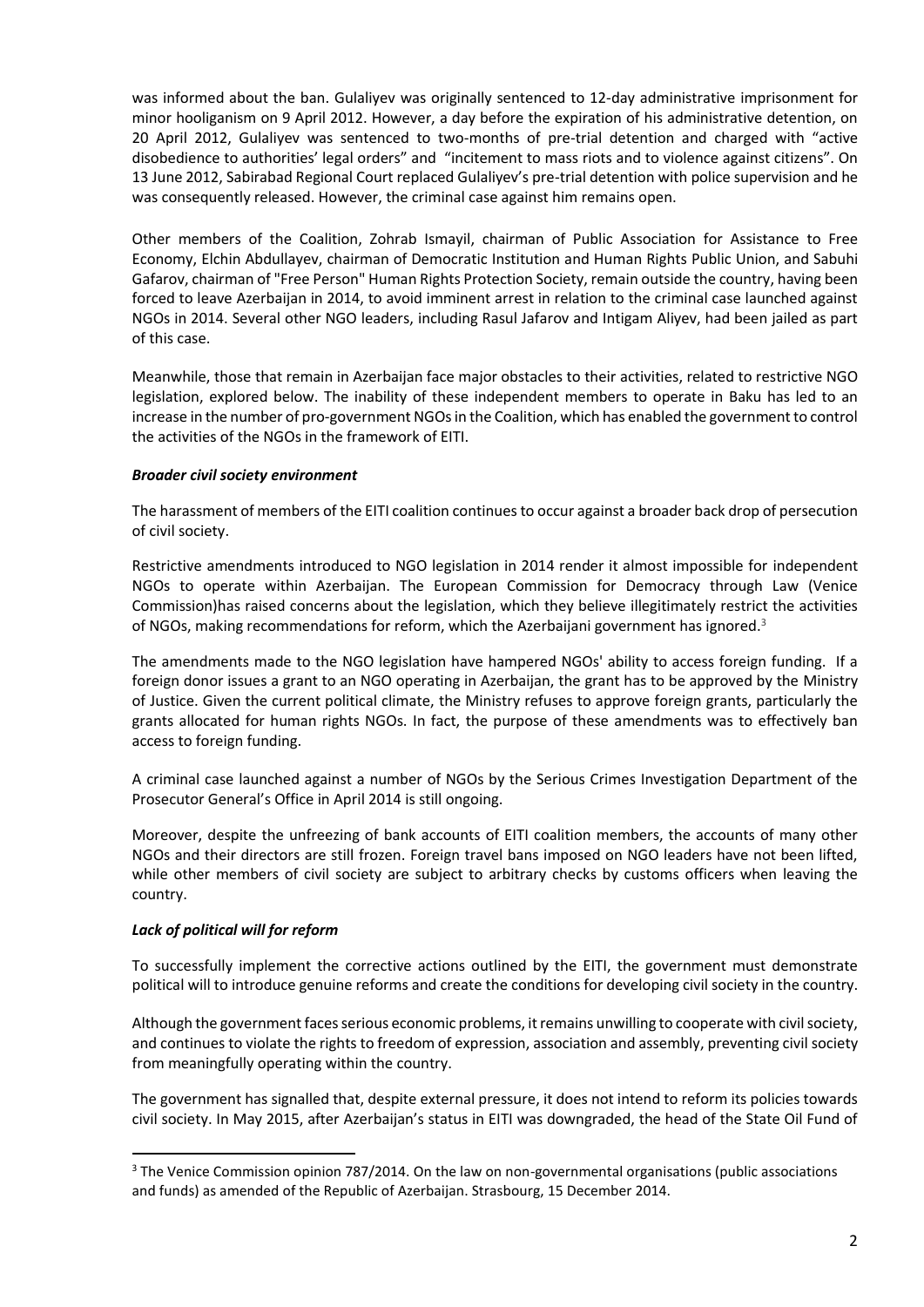Azerbaijan Shahmar Movsumov stated that EITI had lost its appeal to Azerbaijan. Movsumov, who is also the EITI programme coordinator in Azerbaijan, said that Azerbaijan was considering leaving the EITI, following a change in the initiative's strategy: "if earlier the EITI's strategy was aimed at ensuring transparency, now it fulfils the function of protecting the interests of NGOs<sup>4</sup>," he said.

We, the undersigned organisations, deeply appreciate the principled position demonstrated by the EITI last year, including during the visit of EITI Chairwoman Clare Short to Azerbaijan. The initiative's repeated emphasis on the need for Azerbaijan to reform offers some hope to independent activists in Azerbaijan.

We ask members of the EITI board to suspend Azerbaijan from membership in the initiative, until the government addresses the following issues:

- Abolish the NGO legislation restricting the activities of NGOs, in line with the 2014 opinion of the Venice Commission and introduce legislation enabling normal working environment for civil society;
- Abolish legislation and regulations imposing excessive requirements and approvals for access and using foreign funding.
- Immediately and unconditionally release all political prisoners held in Azerbaijan, including members of the EITI coalition: Asif Yusifli and Fuad Gahramanli;
- Discontinue the fabricated criminal proceedings launched as a means of pressuring independent NGOs and government critics, unblock the bank accounts of NGOs and their leaders, end arbitrary bans on the sale of books by authors critical of the government, and lift the foreign travel bans imposed on heads of NGOs and others;
- Simplify the registration procedures impeding the work of civil society organisations.

We thank the EITI Board for its commitment to addressing deteriorating civic space in Azerbaijan, and urge you to maintain this principled stance, in order to defend transparency in Azerbaijan and uphold the high standards required by the EITI.

Sincerely**,**

**.** 

Article 19 CEE Bankwatch Network Civil Rights Defenders Crude Accountability Freedom House Freedom Now Human Rights House Foundation Index on Censorship Institute for Reporters' Freedom and Safety International Media Support International Partnership for Human Rights Netherlands Helsinki Committee Norwegian Helsinki Committee PEN America PEN International People in Need Urgewald World Organisation Against Torture (OMCT)

<sup>4</sup> As commented during May 2015 press conference in Baku. [http://contact.az/search/document.php?id=65054&vr=en#.V\\_3fyY-LTIU](http://contact.az/search/document.php?id=65054&vr=en#.V_3fyY-LTIU)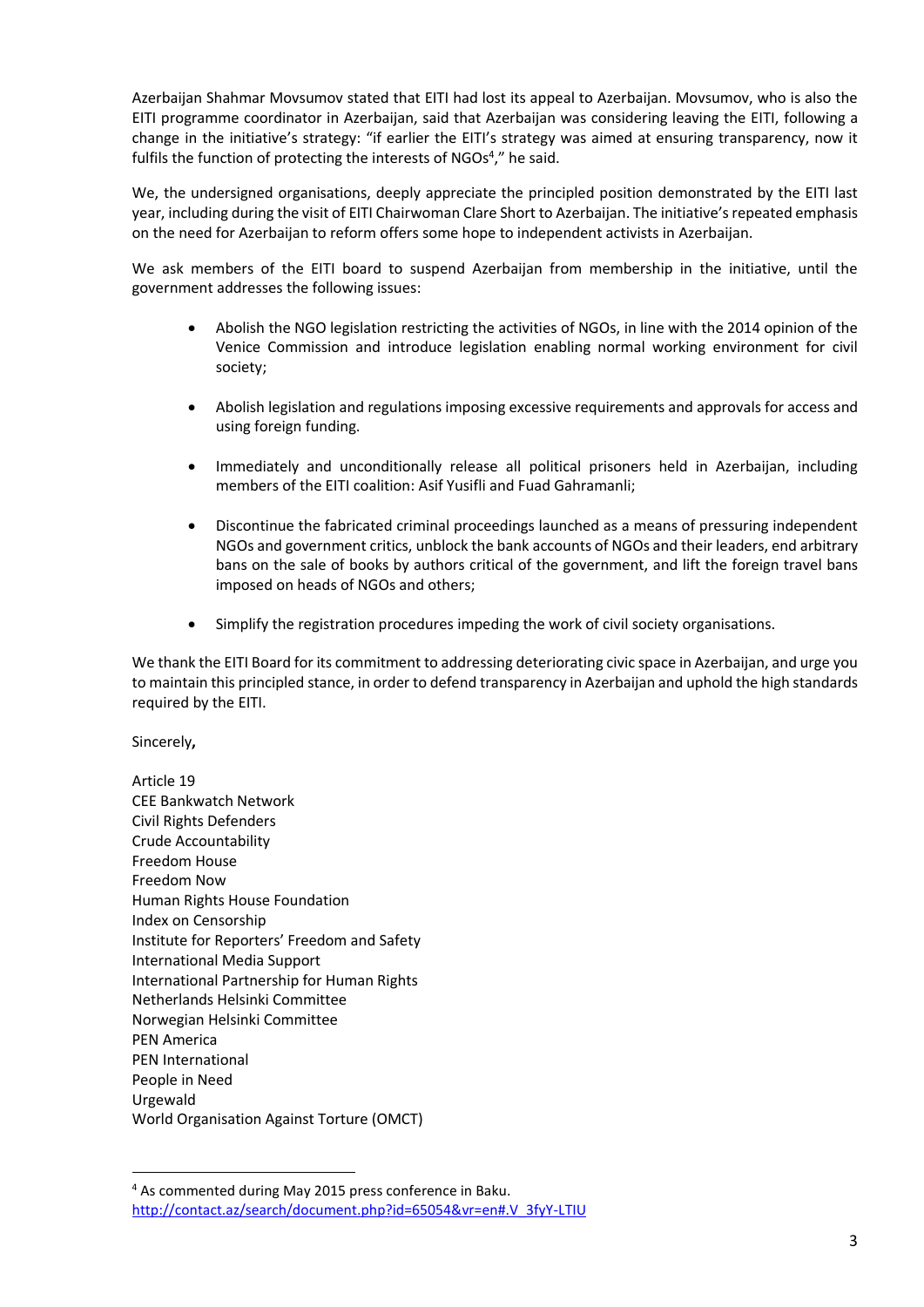## **Annex**

# **Briefing Note on Conditions of Civil Society in Azerbaijan**

## **Introduction**

1

Over a year since Azerbaijan's status at the Extractive Industries Transparency Initiative (EITI) was downgraded, the environment for independent civil society organisations (CSOs) remains highly problematic. According to Michael Forst, the UN Special Rapporteur on the situation of human rights defenders, who visited Azerbaijan on 14 - 22 September 2016, civil society in Azerbaijan is "facing the worst situation" since independence.<sup>5</sup>

In his statement on 22 September, the Special Rapporteur condemned the crippling pressure on journalists and human rights activists critical of the government, which has made it virtually impossible for nongovernmental organizations to operate.<sup>6</sup>

The conditions created by the government of Azerbaijan make the work of the independent civil society organisations extremely difficult. Repressive legislation severely limits the operation of non-governmental organisations (NGOs), and criminal proceedings have been launched against numerous CSOs. A range of intimidation tactics place further substantial restrictions on NGO activities in Azerbaijan. Although in the past year the government of Azerbaijan has taken some limited steps in relation to NGOs participating in EITI activities, the overall situation in this sector remains deplorable.

## **Civil Society Actors Participating in EITI**

In the past months, the government has taken some limited positive actions to remedy the issues outlined in the EITI corrective action plan. The bank accounts of EITI members were unfrozen. However, notwithstanding the aforementioned incremental improvements, there remain a vast number of unresolved issues.

Asif Yusifli and Fuad Gahramanli, two members of the EITI Coalition of Azerbaijan NGOs, are currently in prison. Asif Yusifli, a high-ranking member of the opposition party Azerbaijan Popular Front Party (APFP), was arrested in November 2014 on charges of fraud and forgery. Although the victim in the case had no complaints and was compensated for pecuniary damage, Asif Yusifli was convicted and sentenced to seven years and six months in prison by Baku Grave Crimes Court on 30 July 2015. On 4 May 2016, Supreme Court reduced Yusifli's sentence to six years.

Gahramanli, deputy chairman of the opposition Popular Front Party, was arrested on 8 December 2015 on charges of incitement to religious hatred, in connection to comments he posted on Facebook. The comments constituted legitimate exercise of his right to freedom of expression, and Amnesty International have named Gahramanli a prisoner of conscience. He is currently in pre-trial detention, as the court proceedings in his criminal case are underway. The proceedings against both men are widely believed to be politically-motivated, aimed at preventing their activities as opposition politicians.

Furthermore, the wife of Fuad Gahramanli, Zumrud Yagmur has also faced reprisals as her novel *Country Name: 22* was effectively banned from sale by bookshops due to content critical of the government.

Ogtay Gulaliyev, EITI Council member and chairman of the Public Association for Democratic Reform, is currently under an international travel ban in regard to an ongoing criminal case dating back to 2012. On 23 June 2016, after applying for a new passport, he was taken to the police station and informed of the ban. Ogtay Gulaliyevis a member of Kura Civil Society, a social body established to ensure transparency and combat corruption over the equitable distribution of public funds allocated for people affected by floods of Kura River. On 8 April 2012, Gulaliyev was arrested during a meeting with flood-affected residents based on allegation that he was swearing in public. Gulaliyev was originally sentenced to 12days of administrative imprisonment for minor hooliganism on 9 April 2012. However, the day before the expiration of his administrative detention, on

<sup>5</sup> End of mission statement by Special Rapporteur on the situation of human rights defenders. 22 September 2016 <http://www.ohchr.org/EN/NewsEvents/Pages/DisplayNews.aspx?NewsID=20544&LangID=E> 6 *Ibid*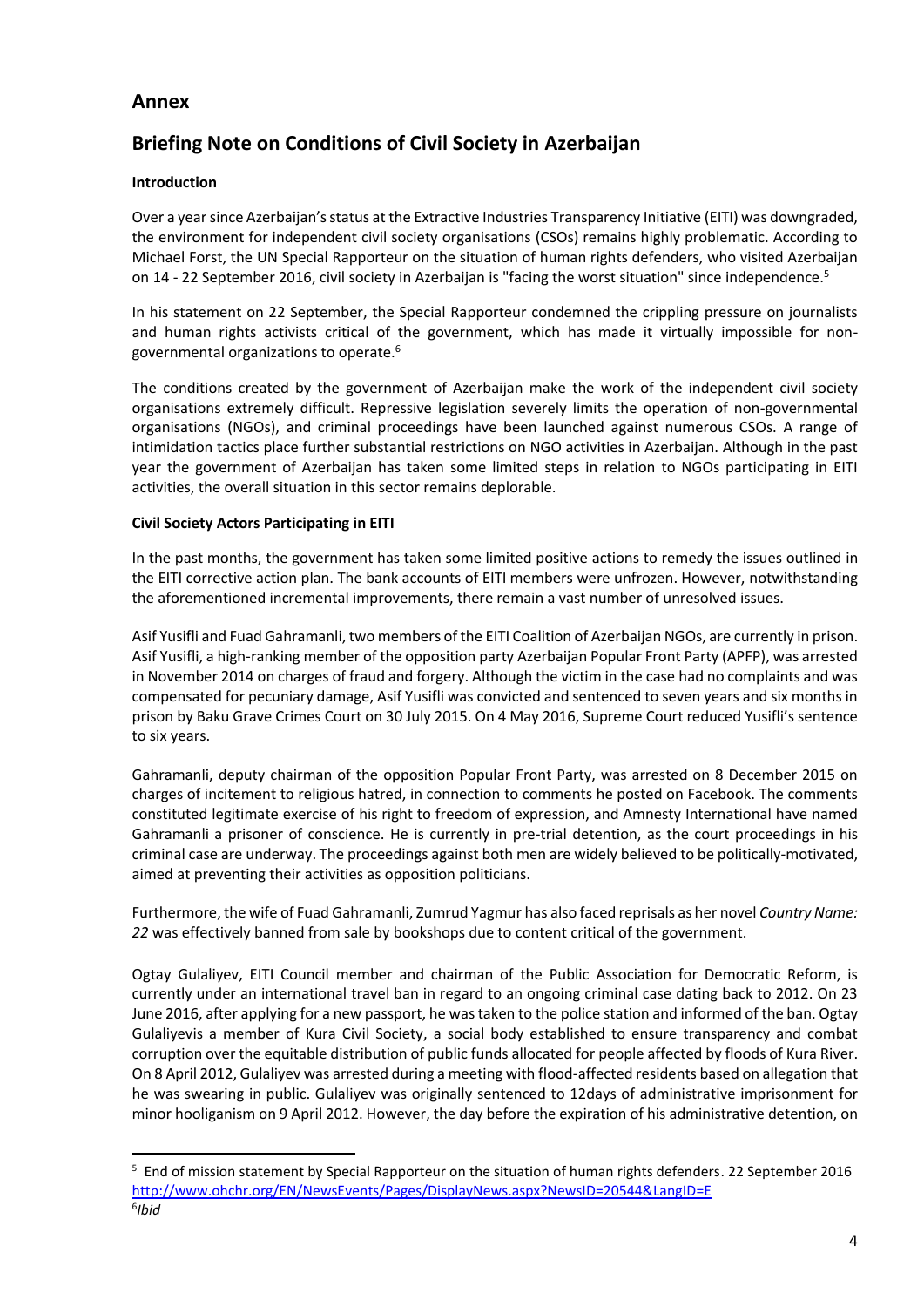20 April 2012, Gulaliyev was sentenced to two-months of pre-trial detention and charged with "active disobedience to authorities' legal orders" and "incitement to mass riots and to violence against citizens". On 13 June 2012, Sabirabad Regional Court replaced Gulaliyev's pre-trial detention with police supervision and he was consequently released. However the criminal case against him remains open.

Another EITI NGO Coalition member, chairman of "Free Person" Human Rights Protection Society Sabuhi Gafarov, has been charged with tax evasion, illegal business and abuse of office in 2015 as part of the criminal case launched against NGOs by the Serious Crimes Investigation Department (SCID) of Prosecutor General's Office in 2014. After being interrogated and fearing hisimminent arrest, he left Azerbaijan in 2015. The criminal case against him is ongoing and, as a result, he is unable to return to Azerbaijan.

Coalition members Zohrab Ismayil, chairman of the Public Association for Assistance to Free Economy (PAAFE) and Elchin Abdullayev, chairman of Democratic Institution and Human Rights Public Union were forced to leave Azerbaijan in 2014 to avoid their imminent arrest on spurious charges. They have been unable to resume their activities in Azerbaijan. Several leaders of the NGOs represented in the EITI NGO Coalition Council have also left the country as a result of governmental pressure and their inability to continue their work. Moreover, numerous members of the EITI Coalition have been denied registration by the Ministry of Justice.The government has failed to create an enabling environment for these individuals, and they remain unable to return to Azerbaijan to continue their work.

In addition, the Baku Tax Department, acting without a court order, withdrew a sum of moneyfrom the bank account of PAAFE, allegedly tax owed by a member of the PAAFE.

The inability of these independent members to operate in Baku has led to an increase in the number of progovernment NGOs in the Coalition, thus enabling the government to control the activities of the NGOs in the framework of EITI.

#### **Overall Conditions for CSO in Azerbaijan**

In 2014, the Government of Azerbaijan began a systematic crackdown on civil society. The amendments to the Law on Non-Profit Organisations and Law on State Registration and Registry of Legal Entities that introduced burdensome registration requirements increased administrative responsibility, and *de facto* prohibited access to foreign funding. These laws place severe limitations on NGOs' ability to work. The changes to legislation also made it impossible for foreign NGOs to operate in Azerbaijan.

The criminal case initiated by the Serious Crimes Investigation Department of the Prosecutor General's Office against several NGOs that had received foreign funding has been ongoing for over two years. Natig Jafarli, REAL Movement Executive Secretary and economist critical of government policy, was recently arrested and later conditionally released in connection to the case.

Criticism of the authorities is met with varying degree of repressions including criminal proceedings on trumped-up charges. For instance, Akram Aylisli, a prominent 78-year-old Azerbaijani author and outspoken critic of the government, was stopped at Baku's international airport and accused of assaulting and seriously injuring a significantly younger border guard. The criminal case against him on charges of "using violence against government representatives" remains ongoing.

Furthermore, the bank accounts of numerous NGOs remain frozen while travel bans imposed on their directors are still in place. The bank accounts of 10 NGOs and human rights defenders are frozen and several NGOs leaders are banned from leaving the country.

In general, the government does not consult with independent NGOs and disregards their proposals for the reform of NGO laws and other recommendations. Civil society representatives have prepared and disseminated a package of proposals on legislative amendments that are required for the effective functioning of civil society. Unfortunately, the government is not interested in opening a dialogue with civil society, nor in addressing the existing issues.